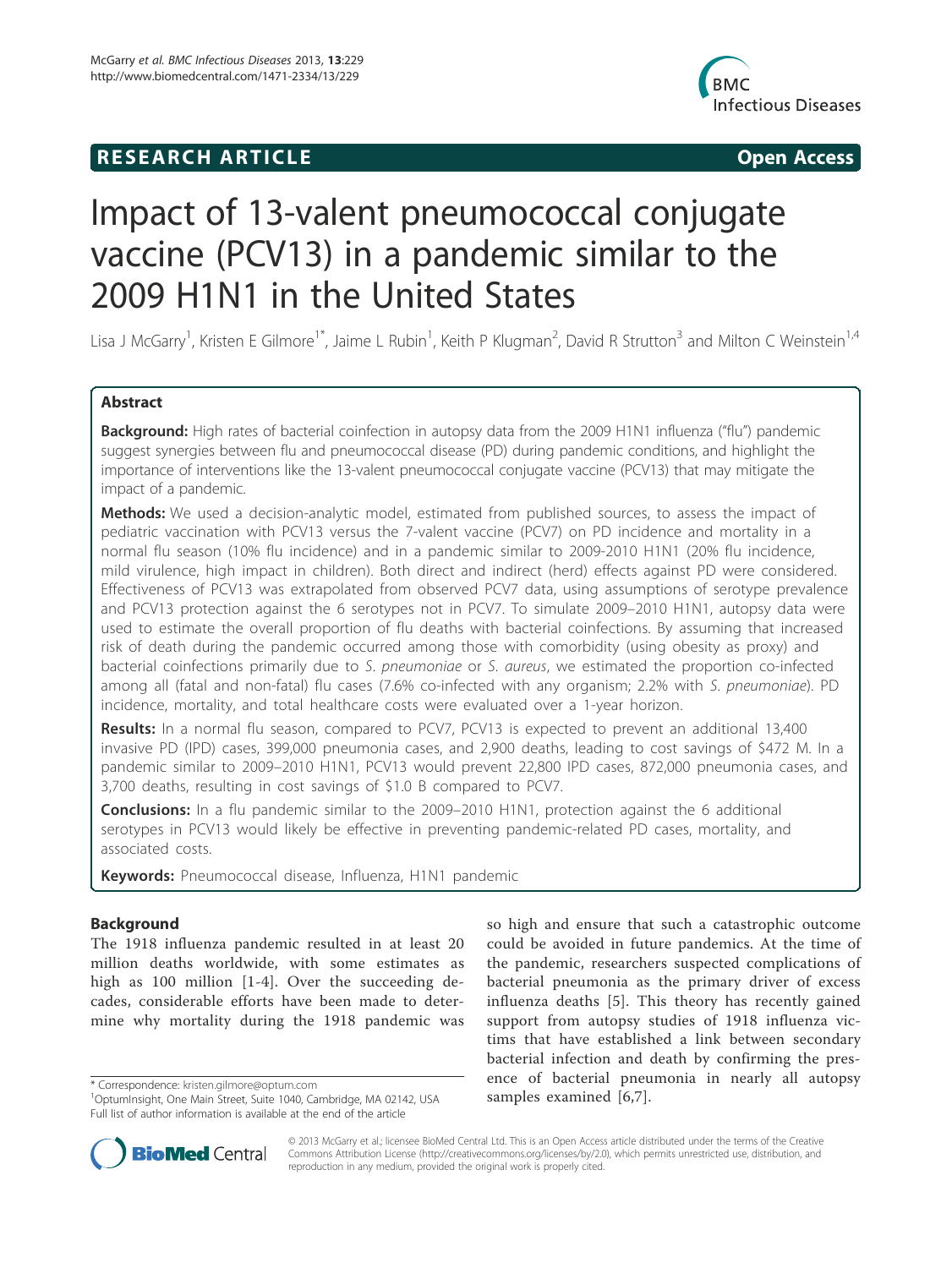In June 2009, the World Health Organization (WHO) declared the novel influenza A H1N1 virus A/California/ 7/2009 (referred to as 2009–2010 H1N1) as a pandemic, making it the world's fourth influenza pandemic in the last century and the first in 40 years [8]. By November 2009, WHO reported more than onehalf million confirmed novel H1N1 influenza cases and more than six thousand deaths [9]. Several studies of H1N1-infected patients worldwide have confirmed high levels of bacterial coinfection, and there is evidence to suggest that bacterial coinfection led to excess H1N1 deaths. A retrospective analysis of hospitalized patients with laboratory-confirmed H1N1 in Malaysia found 14 of 50 patients (28%) to have a bacterial coinfection [10], and in a study of 199 H1N1 infected patients in Argentina, S. pneumoniae was detected in 56% of the 39 H1N1 cases that resulted in hospitalization or death [11]. An autopsy study in Brazil found bacterial coinfection in 8 of 21 (38%) samples [12], an autopsy study of H1N1 victims in New York City confirmed the presence of bacterial pneumonia in 18 of 33 (55%) samples examined for pulmonary bacterial infection [13], and a Centers for Disease Control and Prevention (CDC) H1N1 autopsy study reported evidence of bacterial infection in 22 of 77 (29%) samples [14].

The synergies observed between bacterial pneumonia and influenza with respect to morbidity and death during influenza pandemics suggest pediatric pneumococcal vaccination may mitigate the public health impact of an influenza pandemic by preventing bacterial coinfections with S. pneumoniae [15]. Since approval of the 7-valent pneumococcal conjugate vaccine (PCV7) in 2000 for pediatric use in children aged up to 59 months [16], PCV7 has resulted in a marked reduction in the incidence of invasive pneumococcal disease (IPD) [17-19] and pneumonia [20] in both the vaccinated and nonvaccinated populations (i.e. due to indirect protection). In a previously published study, we estimated that a fully-implemented PCV7 pediatric vaccination program would avoid 1.2 million cases of IPD and pneumonia and save \$7.3 billion in a pandemic of similar severity to 1918 [15].

In 2010, the 13-valent pneumococcal conjugate vaccine (PCV13) replaced PCV7 as the recommended pediatric pneumococcal vaccine [21]. PCV13 is more expensive than PCV7, but protects against the seven serotypes covered by PCV7 plus an additional six serotypes, including 19A. PCV13 vaccination was not in place during the 2009–2010 influenza season, and the possible benefits of the vaccine in a pandemic of this magnitude are unknown. The current study explores the impact of vaccinating children against the additional six serotypes in PCV13 both during a normal influenza season and during a pandemic similar to the 2009–2010 H1N1.

## **Methods**

## **Overview**

In a previously-published study, we constructed a decision-analytic model to assess the impact of pediatric PCV7 vaccination versus a policy of no PCV vaccination in the context of an influenza pandemic of 1918 severity [15]. That model was updated to assess the impact of pediatric PCV13 vaccination versus continued vaccination with PCV7 during a normal season [22] and influenza pandemic of 1918 severity (unpublished analysis). For the current analysis, the model was adapted to assess the impact of pediatric PCV13 vaccination versus continued vaccination with PCV7 during an influenza pandemic similar to the 2009–2010 H1N1. Clinical and economic outcomes related to IPD (meningitis and bacteremia) and allcause pneumonia were evaluated over a 1-year time horizon to reflect one influenza season, and longterm outcomes of events occurring during the oneyear period were projected to the lifetime of the model population. Future costs and health outcomes attributable to cases occurring in the index year were discounted to present values using a 3% annual discount rate [23].

The model considers outcomes of pneumococcal disease only; morbidity, mortality, and costs of influenza without pneumococcal coinfection were assumed to be unaffected by pneumococcal vaccination and are not considered. Outcomes include cases of pneumococcal disease, pneumococcal-associated deaths, and related costs. In all analyses, we compared a policy of pediatric PCV13 vaccination to one of pediatric PCV7 vaccination in populations with fully-implemented vaccine programs.

## Estimation

## Pneumococcal disease incidence and mortality, and vaccine efficacy

Estimates of vaccine coverage, pneumococcal disease incidence and mortality, and vaccine effectiveness have been previously published in a study of the public health and economic impact of PCV13 in the United States (see Appendix) [22]. Briefly, age-specific pneumococcal disease incidence and mortality rates were estimated from Active Bacterial Core Surveillance (ABCs) data [17,24-26] and other published observational studies [20,27-34]. Direct efficacy and expected indirect effects were estimated from published and unpublished age- and serotype-specific data from the ABCs and other published sources [20,24,25,34-38]. Estimates of vaccine efficacy for children aged 2-4 years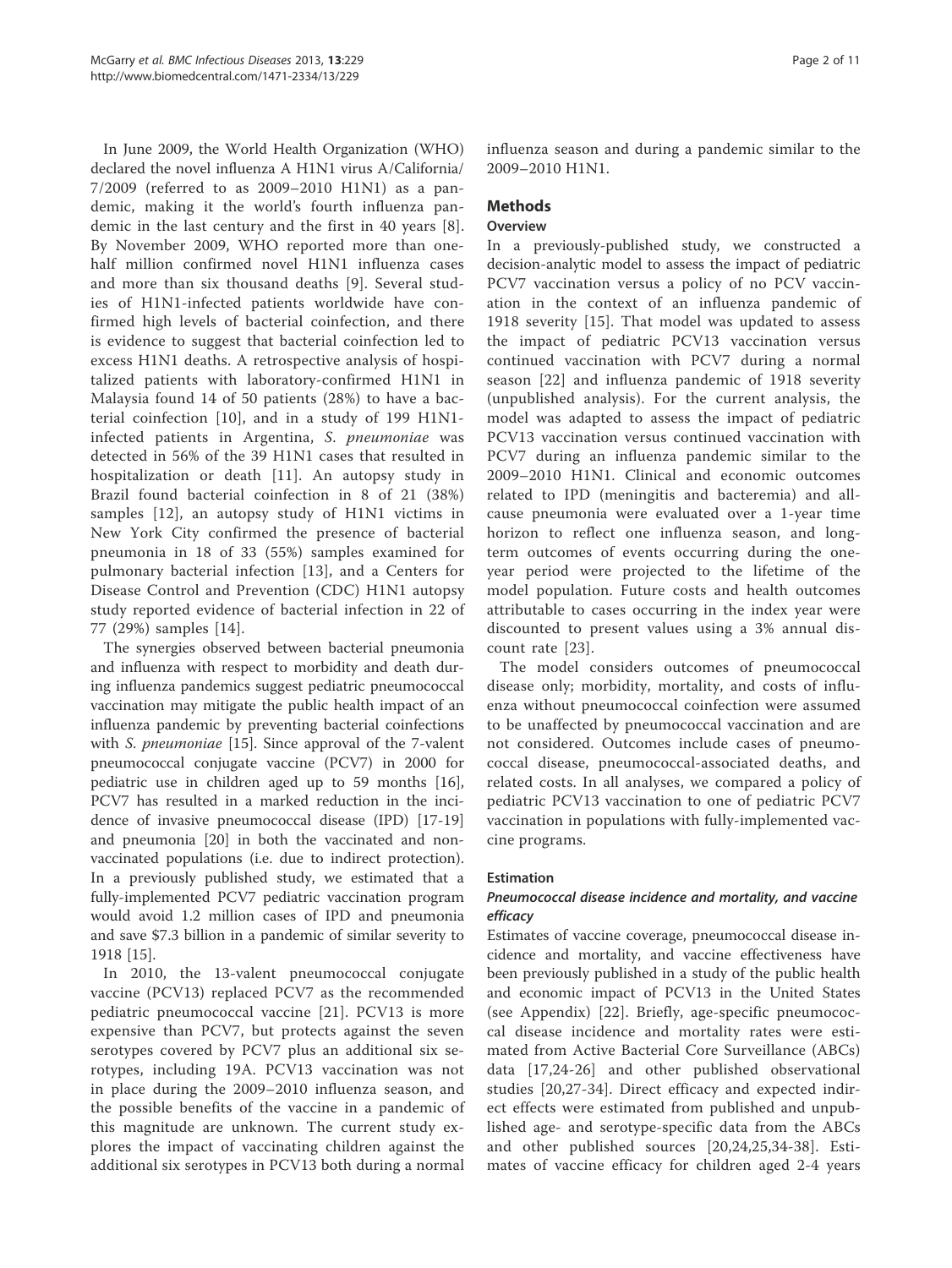take into account the waning effectiveness of the vaccine. Indirect effects represent the expected benefit to older children and adults from a fully implemented vaccination program (approximately seven years postvaccine introduction).

## Influenza incidence

We estimated the influenza incidence in a pandemic similar to the 2009–2010 H1N1 from data published by the CDC. According to CDC estimates, approximately 61 million US residents were infected with H1N1 during the 2009–2010 influenza season, indicating a cumulative incidence of 20% in a population of approximately 300 million [39]. We estimated agespecific incidence of influenza using data from a study that predicted the true prevalence of H1N1 based on laboratory-confirmed specimens and modeling techniques [40]. We applied the age-specific odds ratios calculated from the prevalence study to the CDC estimates of influenza incidence to arrive at influenza incidence estimates of 44.3% for children aged 0–4 years, 51.7% for the 5–17 years age group, 13.5% for the 18–49 years age group, 7.6% for the 50–64 years age group, and 2.5% for those aged 65+ years. The CDC estimates that approximately 12,470 deaths were associated with the 2009–2010 H1N1, indicating a case-fatality of approximately 0.2% [39].

## Pneumococcal disease incidence and mortality in a pandemic

Data on pneumococcal disease incidence during the 2009–2010 H1N1 pandemic are limited. To estimate the incidence of pneumococcal disease and simulate the potential acceleration of pneumococcal disease transmission in a pandemic similar to the 2009–2010 H1N1, we estimated the proportion of influenza cases with bacterial coinfection [14]. Autopsy data were available to estimate the proportion of influenza deaths with bacterial coinfection, from which the proportion of coinfection among all H1N1 cases (i.e., both fatal and non-fatal) was derived.

Because the proportion of influenza deaths with coinfection at autopsy is driven both by rates of coinfection and excess mortality due to coinfection, a number of assumptions were necessary to estimate the rate of coinfection among all H1N1 cases. First, we assumed that the underlying increased risk of death due to influenza among those with comorbidity, using obesity as a proxy, was unrelated to coinfection. Second, we assumed that the excess risk of death due to coinfection during the pandemic was equal among those with and without comorbidity. These two assumptions imply that there are no synergies between comorbidity and coinfection with

respect to mortality. Third, we assumed that obesity is not associated with risk of influenza or coinfection, such that the prevalence of obesity and morbid obesity among those with influenza is expected to be the same as that in the U.S. population. We further assumed that bacterial coinfections were primarily due to S. pneumoniae or S. aureus. Details regarding the equations used to estimate the probability of coinfection are provided in the Appendix. In summary, we derived the following equation for the proportion of H1N1 cases co-infected:

$$
\gamma = \{F_c[1 + P_o(RR_o - 1) + P_b(RR_b - 1) - 1]\}/
$$

$$
\{P_o(RR_o - 1) + P_b(RR_b - 1)\}
$$

where γ is the probability of bacterial coinfection with any organism among all influenza patients,  $F_c$  is the fraction of deaths from bacterial coinfection with any organism,  $P_0$  is the prevalence of obesity,  $P_b$  is the prevalence of morbid obesity,  $RR_0$  is the risk ratio for influenza-related death for those obese versus normal weight, and  $RR_b$  is the risk ratio for influenzarelated death for those morbidly obese versus normal weight.

Based on pediatric autopsy data from the CDC, we assumed that 43% of patients dying from 2009–2010 H1N1 influenza were co-infected with any bacterial organism  $(F_c)$ , and that 30% of patients with any bacterial coinfection were co-infected with S. pneumoniae [41]. We estimated the relative risk of death for obese  $(RR_0: 3.1)$  and morbidly obese  $(RR_b: 7.6)$  individuals compared to individuals of normal weight from a case-cohort study of patients hospitalized during the 2009–2010 H1N1 pandemic [42]. Based on obesity data from the National Health and Nutrition Examination Survey (NHANES), we assumed 33.8% of the adult population in the United States to be obese (body mass index [BMI]  $\geq$  30) and 20% of the obese population to be morbidly obese (BMI  $\geq$  40) [43]. We then solved for the proportion of all H1N1 influenza patients who also had a bacterial coinfection, resulting in estimates of 7.6% of patients with any bacterial coinfection and 2.2% of patients co-infected with S. *pneumoniae*. We used the same model to estimate the risk of bacterial coinfection in a normal influenza season (1.5%). The multiplier on pneumococcal disease incidence during a pandemic influenza season of 5.01 was calculated as the ratio of the pandemic- versus normal-season prevalence of coinfection.

It was assumed that background pneumococcal disease incidence and mortality, as described above in the section on "Pneumococcal Disease Incidence and Mortality, and Vaccine Efficacy", represent the actual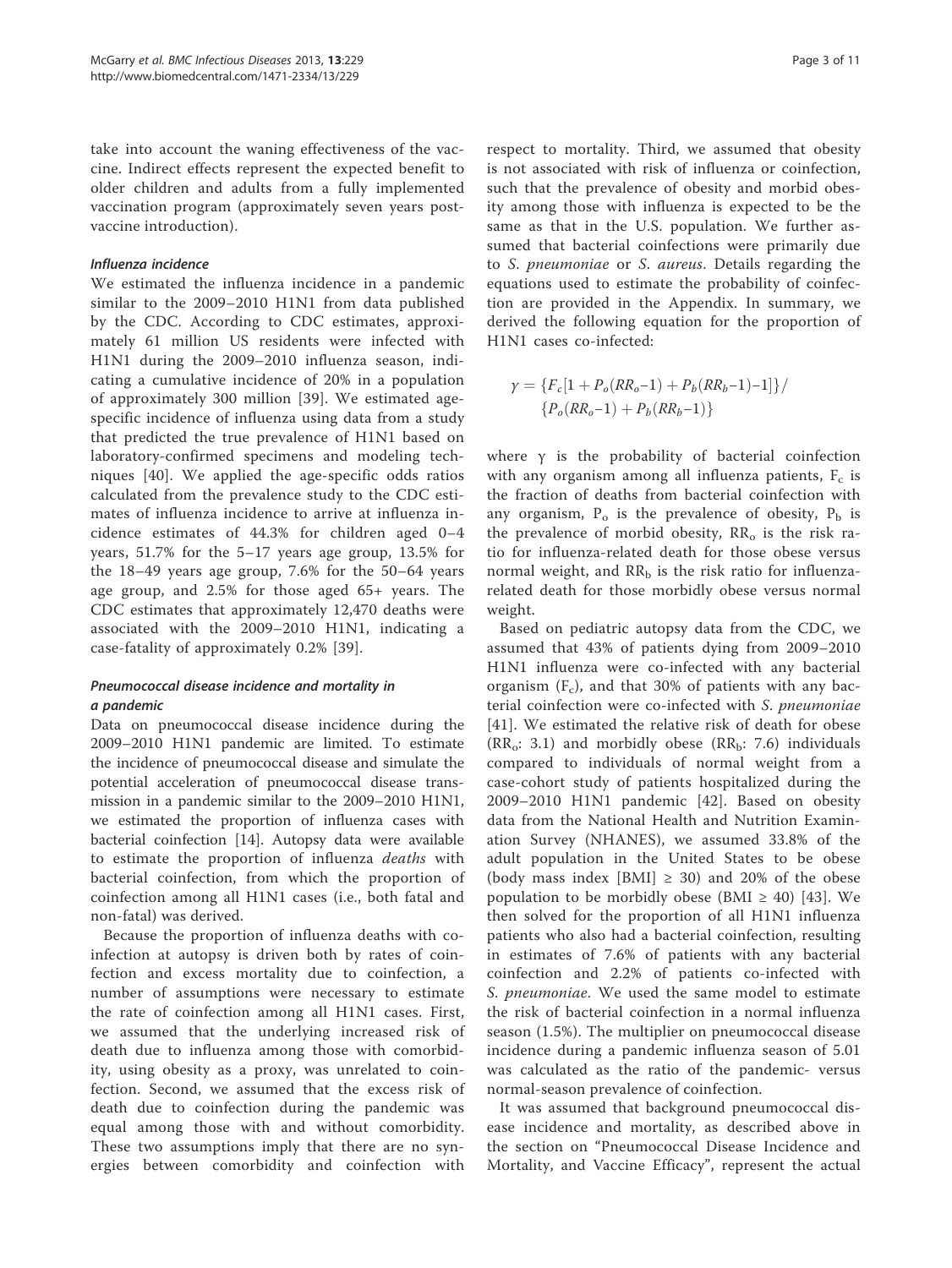risk of pneumococcal disease during a normal influenza season and therefore any synergies between pneumococcal disease and influenza would be captured in the observed incidence. Therefore, we did not make any additional assumptions about synergies between influenza and pneumococcal disease when estimating the model for a normal influenza season.

## Costs and utilities

All pneumococcal disease costs were estimated from published sources as described previously; to maintain consistency with previous analyses, costs are in \$2008 US [22].Briefly, costs associated with non-hospitalized pneumonia for children aged <5 years and IPD and hospitalized pneumonia for all ages were adapted from Ray et al., 2009 [44]. Costs of long-term consequences of meningitis were adapted from lifetime costs of deafness and disability for children <5 years and adjusted by discounted life-expectancy. Nonhospitalized pneumonia costs for persons aged ≥5 years were estimated as the total of an office visit, chest radiograph, blood culture, and one course of antibiotics [22].

The costs used for PCV7 and PCV13 are consistent with the prices at the time of PCV13 launch as used in previous publications. The average cost for a single dose of PCV13 in the US was assumed to be \$100, while the average cost for a single dose of PCV7 was assumed to be \$73 [22]. Both vaccines were assumed to have an administration cost of \$11 per dose [33].

Utilities, preference-based quality-of-life measures ranging from 0 to 1, were incorporated by assigning a quality-adjusted life-year (QALY) decrement for each pneumococcal disease episode, as described previously [22].Lifetime costs and consequences (including lifeyears lost and permanent disabilities) attributable to a case of IPD were discounted to present value at an annual rate of 3%.

## Analyses

The model generates estimates of pneumococcal disease cases avoided, deaths averted, cost differences, and QALYs gained for a policy of PCV13 pediatric vaccination versus a policy of PCV7 pediatric vaccination. Cases and deaths averted were calculated as the difference in the total number of cases/deaths with PCV13 pediatric vaccination minus the total number of cases/deaths with PCV7 vaccination. Cost differences were calculated by subtracting total costs for a policy of PCV13 pediatric vaccination (the cost of vaccinating children with PCV13 less any cost offsets associated with avoiding disease), from total costs associated with a PCV7 pediatric vaccination policy. Analyses were conducted under assumptions

meant to replicate the 2009-2010 H1N1 pandemic and also under normal influenza conditions to serve as a comparison to the pandemic. All results are presented from the payer perspective, and therefore consider only direct medical costs.

Direct and indirect effectiveness of PCV13 were estimated by extrapolating from the PCV7 experience, so there is considerable uncertainty regarding the expected benefits of PCV13 in unvaccinated populations. We therefore performed sensitivity analyses to assess how changes in assumptions regarding indirect effectiveness would change model results by, in turn, assuming: 1) PCV13 vaccine has no indirect effectiveness against either IPD or pneumonia, 2) PCV13 vaccine has indirect effectiveness against IPD and hospitalized pneumonia, but no indirect effectiveness against non-hospitalized pneumonia, or 3) PCV13 vaccine has indirect effectiveness against IPD and both hospitalized and non-hospitalized pneumonia. Because our estimation of the prevalence of bacterial co-infection was based on a number of assumptions, we also performed a sensitivity analysis in which the prevalence of co-infection was reduced by half.

## Results

## Base-case

The model predicts that 3.6 million children aged birth to <1 year will receive the pneumococcal vaccine over a 1-year time horizon; an additional 12.2 million children aged 1- < 5 years will receive direct protection from vaccination in prior years. In a normal influenza season, the model predicts that with a PCV7 pediatric vaccination program we would expect 40,800 cases of IPD and 4.52 million cases of allcause pneumonia; vaccinating children with PCV13 would reduce these numbers to 27,400 IPD cases and 4.12 million all-cause pneumonia cases. In a pandemic similar to the 2009–2010 H1N1, a PCV7 pediatric vaccination policy would lead to an expected 62,100 IPD cases and 9.95 million all-cause pneumonia cases. A policy of PCV13 vaccination reduces this to 39,300 cases of IPD and 9.08 million cases of all-cause pneumonia. Table 1 displays the numbers of additional cases of pneumococcal disease avoided with PCV13 versus PCV7, by age group, for both influenza scenarios.

In a normal influenza season, PCV13 is expected to prevent an estimated 2,900 deaths compared to PCV7; 4,200 IPD and 23,200 hospitalized pneumonia deaths are expected with PCV7, while 3,000 IPD and 21,500 hospitalized pneumonia deaths are expected with PCV13. For a pandemic similar to 2009–2010 H1N1, PCV13 is expected to prevent an estimated 3,700 deaths compared to PCV7; 5,400 IPD and 27,300 hospitalized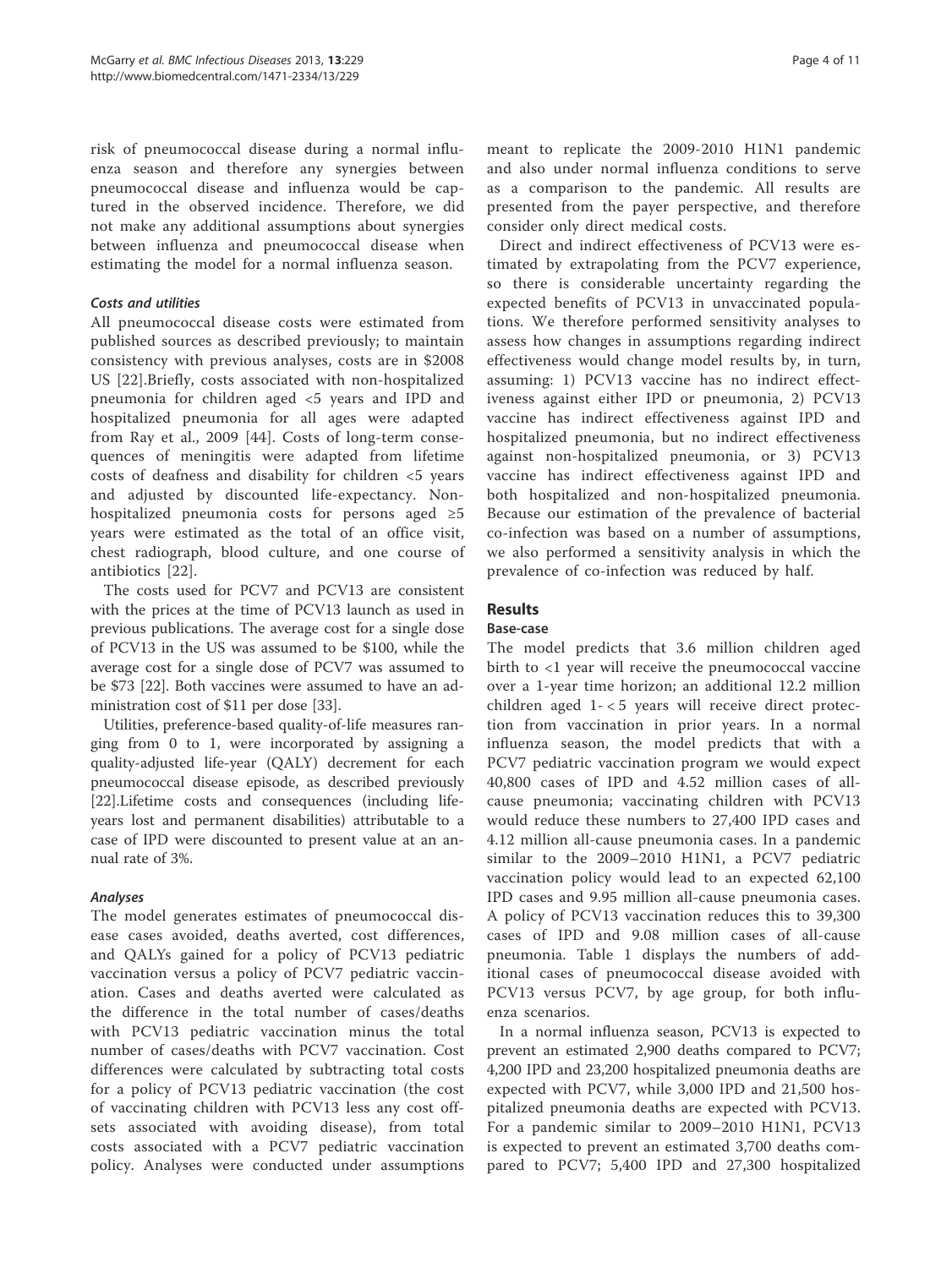| Normal influenza season            |           |             |              |           |           |           |         |
|------------------------------------|-----------|-------------|--------------|-----------|-----------|-----------|---------|
|                                    | $O-1$ yrs | $2 - 4$ yrs | $5 - 17$ yrs | 18-49 yrs | 50-64 yrs | $65+$ yrs | Total   |
| <b>IPD</b>                         | 1,900     | 1,100       | 400          | 3,600     | 2,500     | 3,800     | 13,400  |
| Hospitalized pneumonia             | 10,000    | 2,000       | 3,600        | 17,500    | 2,800     | 22,000    | 57,400  |
| Non-Hospitalized pneumonia         | 87,900    | 34,300      | 76,400       | 97,600    | 12,000    | 33,000    | 341,200 |
| Total                              | 99,300    | 37.400      | 80,500       | 118,700   | 17,300    | 58,900    | 412,000 |
| Pandemic similar to 2009-2010 H1N1 |           |             |              |           |           |           |         |
|                                    | $O-1$ yrs | $2 - 4$ yrs | $5 - 17$ yrs | 18-49 yrs | 50-64 yrs | $65+$ yrs | Total   |
| <b>IPD</b>                         | 5,300     | 3,100       | 1,400        | 5,500     | 3,300     | 4,200     | 22,800  |
| Hospitalized pneumonia             | 26,400    | 5,500       | 11,100       | 27,000    | 3,600     | 24,200    | 97,700  |
| Non-Hospitalized pneumonia         | 242,500   | 94,500      | 234,600      | 150,300   | 15,700    | 36,300    | 773,800 |
| Total                              | 274,200   | 103.100     | 247,000      | 182,800   | 22,600    | 64,800    | 894,300 |

Table 1 Pneumococcal cases avoided with PCV13 vs. PCV7 pediatric vaccination in normal and pandemic influenza seasons

IPD, Invasive pneumococcal disease.

pneumonia deaths are expected with PCV7, compared with 3,800 IPD and 25,200 hospitalized pneumonia deaths for PCV13. The numbers of pneumococcal deaths averted for IPD and hospitalized pneumonia for each influenza scenario are presented in Figure 1 (note: discrepancies in the difference calculations are due to rounding).

Vaccination program costs are estimated at \$1.1 billion for PCV7 and \$1.5 billion for PCV13. In a normal influenza season, pneumococcal disease costs associated with the PCV7 and PCV13 vaccination policies are \$7.8 billion and \$7.0 billion, respectively. For a pandemic similar to 2009–2010 H1N1, PCV7 and PCV13 vaccination programs are projected to result in pneumococcal disease costs of \$12.7 billion and \$11.3 billion, respectively. The breakdown of medical cost savings due to vaccination with PCV13, by presentation of pneumococcal disease, is presented in Table 2 for both influenza scenarios.



## Sensitivity analyses

Assuming indirect protection against IPD and no indirect protection against all-cause pneumonia, PCV13 vaccination continues to result in significant cost savings compared to PCV7, for both a normal influenza season and an influenza pandemic season similar to 2009-2010 H1N1. For a pandemic season, if PCV13 is assumed to offer indirect protection only against IPD but not all-cause pneumonia, medical cost savings due to fewer cases of pneumococcal disease nevertheless more than offset the incremental cost of the PCV13 vaccination program compared to PCV7. The cost of the PCV13 vaccination program in a normal influenza season is not entirely offset by medical cost savings under the assumptions of no indirect protection against pneumonia; however, PCV13 vaccination remains cost-effective compared with PCV7 vaccination at a cost of \$4,300 per QALY gained. Given the uncertainty in the proportion of all H1N1 influenza patients who also had a bacterial coinfection, the base-case assumption was halved, resulting in a multiplier of 2.5 on pneumococcal disease incidence during a pandemic influenza season. The cost savings associated with the PCV13 vaccination program under this scenario were approximately two-thirds that of the cost savings in the base case. The results of the sensitivity analyses are presented in Table 3.

## **Discussion**

High rates of bacterial coinfection in autopsy data from the 2009–2010 H1N1 influenza pandemic suggest synergies between influenza and pneumococcal disease in pandemic conditions. While influenza vaccination remains the primary tool to control the significant burden of influenza during both seasonal epidemics and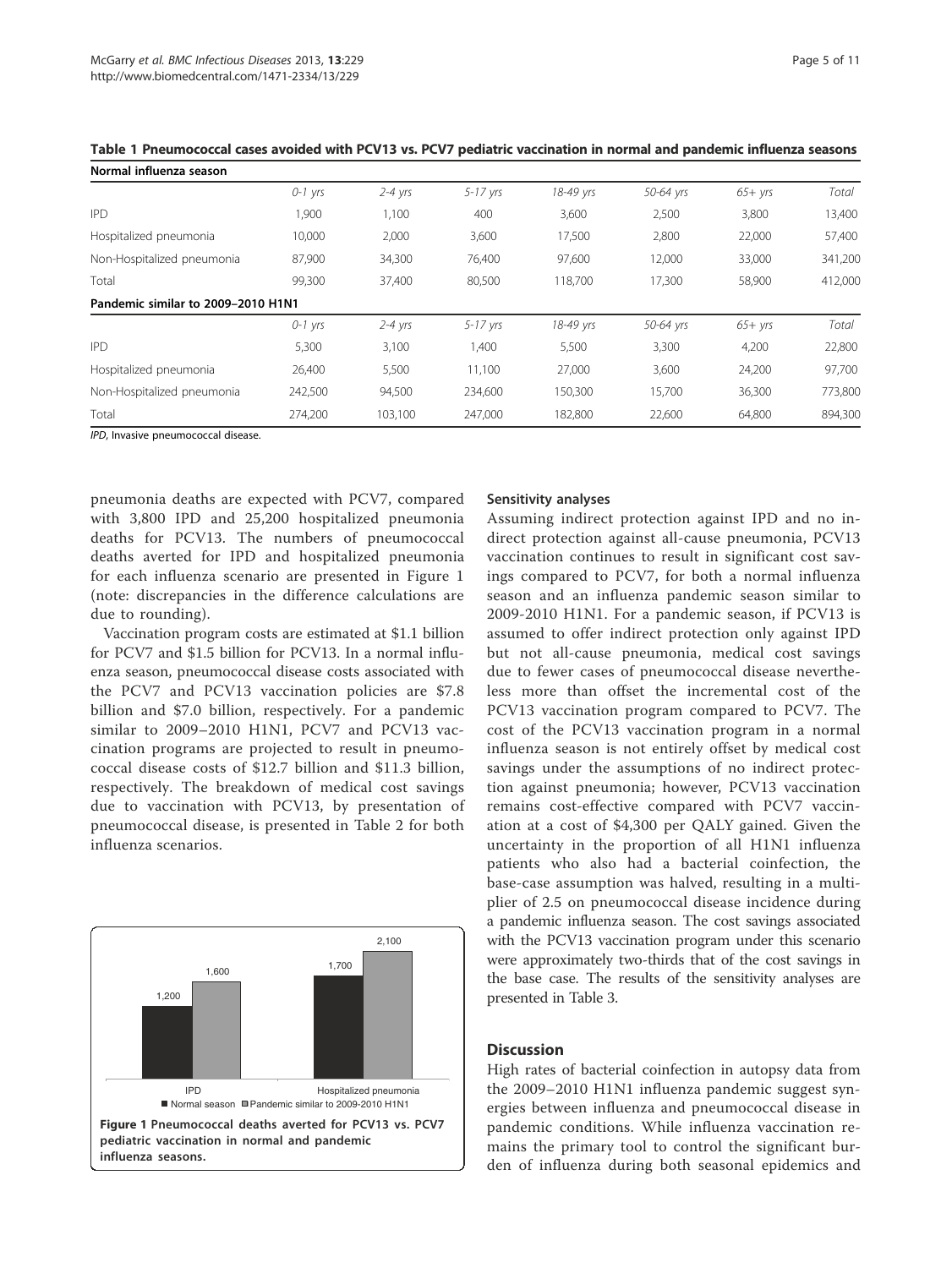| Influenza scenario                 | <b>IPD</b> | Hospitalized pneumonia | Non-Hospitalized pneumonia | Vaccination | Total   |  |
|------------------------------------|------------|------------------------|----------------------------|-------------|---------|--|
| Normal season                      | S 235 M    | S 509 M                | S 96 M                     | (S.367 M)   | \$472 M |  |
| Pandemic similar to 2009–2010 H1N1 | S 358 M    | \$812 M                | S 213 M                    | (S.367 M)   | \$1.02B |  |

Table 2 Cost savings for PCV13 vs. PCV7 pediatric vaccination in normal and pandemic influenza seasons

IPD, Invasive pneumococcal disease; M, Million; B, Billion.

pandemic seasons, pneumococcal vaccination also has the potential to mitigate the impact of pandemic influenza. During the 2009–2010 H1N1 pandemic, protection against the six additional serotypes in PCV13 compared to PCV7 likely would have prevented a portion of the pandemic-related pneumococcal cases, deaths, and costs.

In a typical influenza season, a PCV13 vaccination policy is expected to prevent an additional 13,400 IPD cases, 399,000 all-cause pneumonia cases, and 2,900 deaths, leading to cost savings of \$472 million when compared to a PCV7 vaccination policy. We previously estimated that the PCV7 vaccination program in the US was cost saving for a normal influenza season, reducing pneumococcal-related costs by \$1.6 billion per year; therefore the total cost savings of PCV13 versus a policy of no pneumococcal vaccination can be estimated at \$2.4 billion per year. In a relatively mild pandemic similar to 2009–2010 H1N1, PCV13 is expected to prevent 22,800 IPD cases (1.7x normal season), 872,000 all-cause pneumonia cases (2.2x normal season), 3,700 deaths, and save \$1.0 billion (2.2x normal season) compared to PCV7.

Our study is subject to a number of limitations inherent in the study design. First, the decision-analytic model is necessarily a highly simplified representation of the disease transmission and outcomes of pneumococcal disease. Although we accounted for some differences in treatment and outcomes using age stratification, we recognize that the U.S. population and healthcare delivery system are highly heterogeneous and may not be well represented by the relatively simple structure of this model. We also note that data used to estimate vaccine effectiveness and outcomes were derived and synthesized from a variety of sources, and this process of selection and interpretation is subject to bias. Although extensive sensitivity analyses to evaluate the effect of alternative parameter choices on our outcomes showed no change in the overall conclusions, we

Table 3 Sensitivity analyses around indirect effectiveness of PCV13 and co-infection assumptions in normal and pandemic influenza seasons

| Normal season                      |            |                           |                     |                                     |  |  |
|------------------------------------|------------|---------------------------|---------------------|-------------------------------------|--|--|
|                                    | Base-Case  | IPD indirect effects only | No indirect effects | Halve % with bacterial co-infection |  |  |
| Cases avoided                      |            |                           |                     |                                     |  |  |
| <b>IPD</b>                         | 13,400     | 13,400                    | 2,100               | 13,400                              |  |  |
| Hospitalized pneumonia             | 57,400     | 5,000                     | 5,000               | 57,400                              |  |  |
| Non-Hospitalized pneumonia         | 341,200    | 62,300                    | 62,400              | 341,200                             |  |  |
| Deaths averted                     | 2,900      | 1,200                     | 40                  | 2,900                               |  |  |
| Cost /(savings)                    | \$ (472) M | \$ 82 M                   | \$299 M             | (S 472 M)                           |  |  |
| QALYs gained                       | 41,524     | 18,953                    | 4,484               | 41,524                              |  |  |
| Cost per QALY gained               | dominant   | \$4,300                   | \$66,800            | dominant                            |  |  |
| Pandemic similar to 2009-2010 H1N1 |            |                           |                     |                                     |  |  |
|                                    | Base-Case  | IPD indirect effects only | No indirect effects | Halve % with bacterial co-infection |  |  |
| Cases avoided                      |            |                           |                     |                                     |  |  |
| <b>IPD</b>                         | 22,800     | 22,800                    | 5,700               | 16,900                              |  |  |
| Hospitalized pneumonia             | 97,700     | 13,700                    | 13,900              | 72,600                              |  |  |
| Non-Hospitalized pneumonia         | 773,800    | 170,800                   | 171,900             | 504,000                             |  |  |
| Deaths averted                     | 3,700      | 1,600                     | 110                 | 3,200                               |  |  |
| Cost/(savings)                     | (S 1.02 B) | (5 130 M)                 | \$180 M             | (S 676 M)                           |  |  |
| QALYs gained                       | 51,637     | 25,671                    | 4,844               | 44,023                              |  |  |
| Cost per QALY gained               | dominant   | dominant                  | \$37,100            | dominant                            |  |  |

IPD, Invasive pneumococcal disease; M, Million; B, Billion; QALY, Quality-adjusted life-year.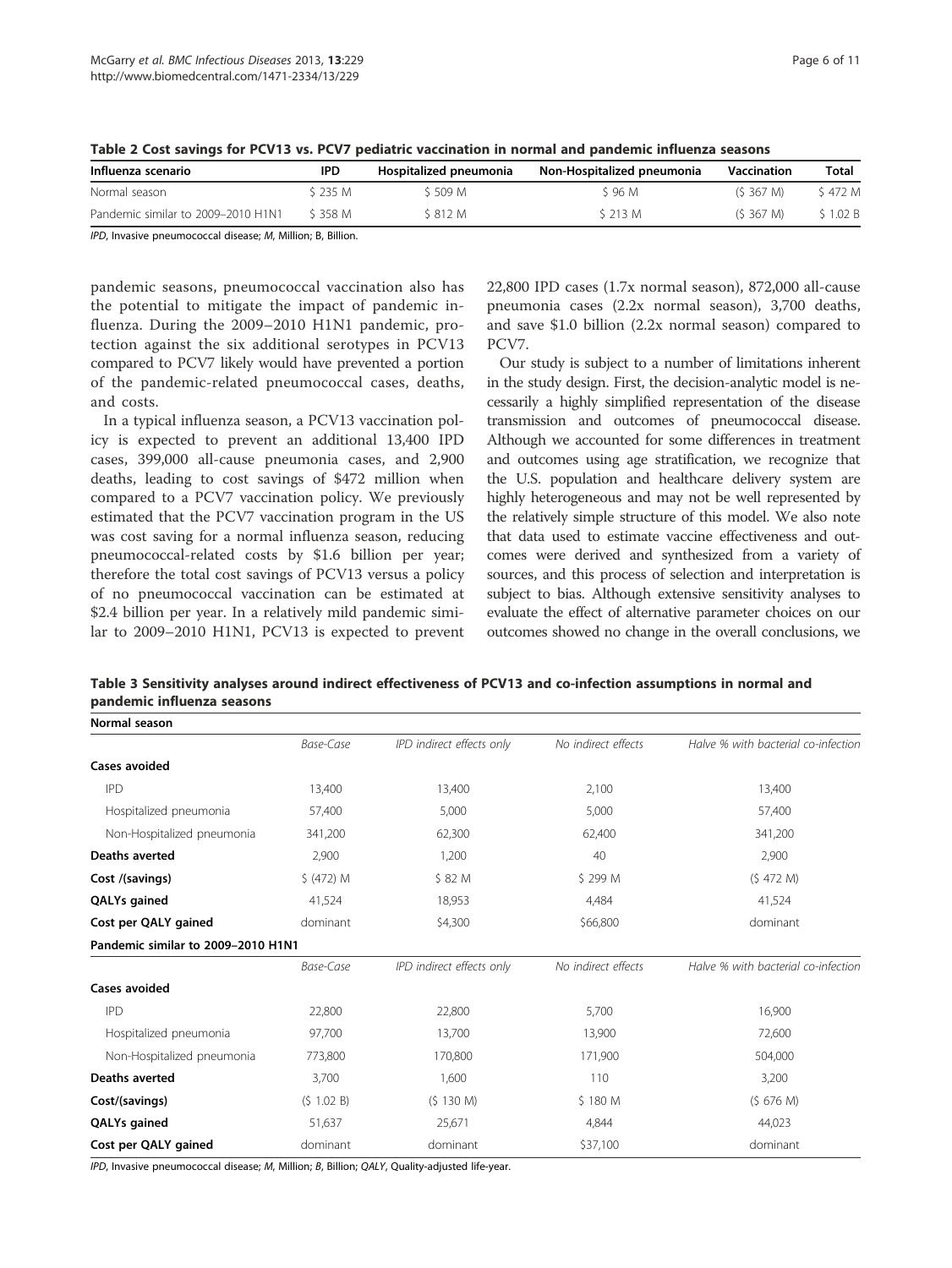recognize that different assumptions may have yielded different results.

Costs used in this analysis were taken from published data and standard sources; the extent to which they reflect the true costs of administering medical care is unknown. Furthermore, this study was conducted from a third-party payer perspective rather than a societal perspective, and as such does not include costs of pneumococcal disease related to lost productivity, caregiver time, transportation, or other unreimbursed expenses. Inclusion of these costs presumably would have added substantially to the total cost burden of pneumococcal disease and the potential cost savings with PCV13. In addition, the model was estimated using U.S. data, and care should be used in generalizing our results to other settings and populations.

Because the data available to estimate pneumococcal coinfections were incomplete and based on autopsy data, a number of assumptions were necessary to convert these estimates of pneumococcal infection among influenza deaths to population estimates of coinfection. Although we attempted to be conservative in our assumptions, there remains a high level of uncertainty in these estimates. In particular, our calculations using obesity as a surrogate for all comorbidity is a simplification, and may not reflect the mechanism leading to excess deaths in groups such as those with asthma or immunosuppression, and pregnant women. Studies that examined obesity along with other comorbidities as a risk factor for poor outcomes in H1N1 have shown obesity to be the strongest and most consistent predictor. For example more than half of hospitalized H1N1 cases in California observed between April and August 2009 were obese and one-quarter morbidly obese [45], and obesity was identified as the strongest predictor of death in an analysis of hospitalized H1N1 cases in the United Kingdom (odds-ratio =  $6.08$ ; p =  $0.01$ ) [46]. We further note, that Morgan and colleagues [42] estimated the odds-ratios of death for obese and morbidly obese persons versus normal weight persons among patients with chronic medical conditions that are risk factors for poor influenza outcomes (as identified by the Advisory Committee on Immunization Practices [ACIP]) and among patients with no chronic medical conditions. They found the odds of death to be significantly elevated only among obese and morbidly obese persons without chronic medical conditions; suggesting that the increased risk associated with comorbidity may be captured by the increase risk due to obesity in patient with both conditions.

It is also possible that our assumption of independence between obesity/comorbidity and bacterial coinfection as causes of death in persons with influenza is not valid. However, we note that there is considerable overlap in the comorbidities considered risk factors for both adverse pneumococcal disease outcomes and adverse influenza outcomes by ACIP [21,47],

suggesting that these conditions associated with poor influenza outcome also increase risk in the presence of pneumococcal infection. If there are synergies between comorbidity and coinfection, as suggested by a study in Malaysia [10], the rate of coinfection may be overestimated; however we found that even when we halved our estimate of the rate of coinfection, vaccination remained cost-saving in an assumed pandemic similar to 2009–2010 H1N1.

## Conclusion

Our model suggests that, had PCV13 vaccination been implemented prior to the recent 2009-2010 H1N1 pandemic, the protection provided would have prevented more than 3,500 deaths and saved \$1.0 billion. Although the 2009-2010 H1N1 pandemic proved to be far less severe than initial reports suggested, even in a relatively mild pandemic similar to the 2009–2010 H1N1, protection against the six additional serotypes in PCV13 would likely be effective in preventing pandemic-related pneumococcal disease cases, mortality, and associated costs.

## Appendix

This section contains detailed descriptions of model parameters (Table 4) as well as additional explanation around the assumptions and methodology for calculating probabilities of coinfection.

## Calculation of Probability of Coinfection

Definition of variables:

- $y =$  probability of coinfection (any organism)
- $F_c$  = fraction of deaths with coinfection (any organism)\*
- $m_c$  = mortality with coinfection, normal weight
- $m<sub>o</sub>$  = mortality with coinfection, obese
- $m_b$  = mortality with coinfection, morbidly obese
- $RR<sub>o</sub>$  = relative risk for death, obese vs. normal weight \*  $RR_b$  = relative risk for death, morbidly obese vs. normal weight \*
- $P_{o}$  = prevalence of obesity  $*$
- $P_b$  = prevalence of morbid obesity  $*$
- M = total mortality among flu infected
- \* denotes variables with known or estimated values

#### Assumptions:

- 1. All influenza deaths are attributable to either obesity or coinfection.
- 2. In the absence of coinfection, obese and morbidly obese persons have progressively greater mortality than persons of normal weight.
- 3. Excess mortality owing to coinfection is the same for obese and non-obese persons.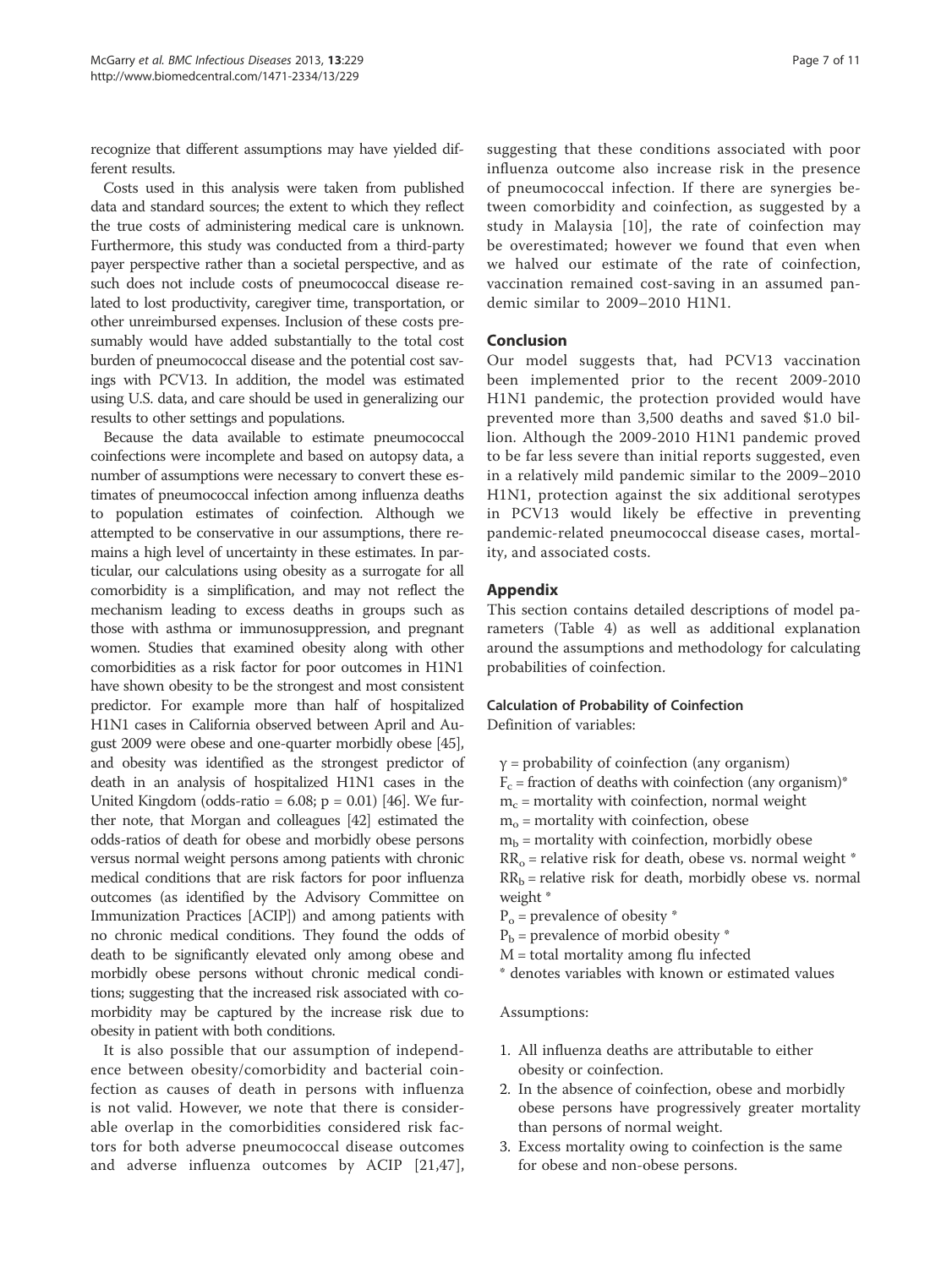## Table 4 Parameter Values

| Parameter                                                                   | Age group (years) |                   |                           |                               |                              |                                |  |  |
|-----------------------------------------------------------------------------|-------------------|-------------------|---------------------------|-------------------------------|------------------------------|--------------------------------|--|--|
|                                                                             | $0 - 2$           | $2 - 4$           | $5 - 17$                  | 18-49                         | 50-64                        | $65+$                          |  |  |
| Annual non-pandemic baseline incidence rates / 100,000 <sup>a</sup>         |                   |                   |                           |                               |                              |                                |  |  |
| Pneumococcal meningitis                                                     | 3.54              | 0.98              | 0.27                      | 0.71                          | 1.37                         | 2.39                           |  |  |
| Pneumococcal bacteremia                                                     | 33.9              | 13.2              | 2.16                      | 6.97                          | 18.5                         | 35.5                           |  |  |
| All-cause pneumonia                                                         | 8,749             | 7,752             | 1,648                     | 750                           | 328                          | 2,163                          |  |  |
| Percent of meningitis that results in deafness <sup>p</sup>                 | 13%               | 13%               | 6%                        | 13%                           | 13%                          | 13%                            |  |  |
| Percent of meningitis that results in disability <sup>b</sup>               | 7%                | 7%                | 5%                        | 7%                            | 7%                           | 7%                             |  |  |
| <b>Case-Fatality Rates</b>                                                  |                   |                   |                           |                               |                              |                                |  |  |
| Pneumococcal meningitis <sup>c</sup>                                        | 6.9%              | 4.0%              | 10.0%                     | 10.4%                         | 11.4%                        | 23.8%                          |  |  |
| Pneumococcal bacteremia <sup>c</sup>                                        | 0.9%              | 0.4%              | 4.2%                      | 6.2%                          | 11.3%                        | 15.7%                          |  |  |
| All-cause hospitalized pneumonia <sup>d</sup>                               | 0.4%              | 0.2%              | 0.3%                      | 1.2%                          | 2.5%                         | 6.3%                           |  |  |
| Direct effects (% reduction in disease at time of vaccination) <sup>e</sup> |                   |                   |                           |                               |                              |                                |  |  |
| <b>IPD</b>                                                                  | 49.8%             |                   |                           |                               |                              |                                |  |  |
| All-cause hospitalized pneumonia                                            | 16.2%             |                   |                           |                               |                              |                                |  |  |
| vAll-cause non-hospitalized pneumonia                                       | 3.8%              |                   |                           |                               |                              |                                |  |  |
| Indirect effects (% reduction in disease) <sup>f</sup>                      |                   |                   |                           |                               |                              |                                |  |  |
| <b>IPD</b>                                                                  | 32.7%             | 39.4%             | 34.4%                     | 34.5%                         | 24.5%                        | 27.4%                          |  |  |
| All-cause hospitalized pneumonia                                            | 22.5%             | 0.0%              | 9.2%                      | 11.3%                         | 8.7%                         | 6.9%                           |  |  |
| All-cause non-hospitalized pneumonia                                        | 6.2%              | 0.0%              | 4.7%                      | 5.9%                          | 3.7%                         | 3.4%                           |  |  |
| Direct Medical Costs (\$2008)                                               |                   |                   |                           |                               |                              |                                |  |  |
| Meningitis episode <sup>9</sup>                                             | \$17,048          | \$17,048          |                           |                               |                              |                                |  |  |
| Bacteremia episode <sup>9</sup>                                             | \$3,253           | \$3,253           |                           |                               |                              |                                |  |  |
| Cost of invasive disease episode <sup>9</sup>                               | $\equiv$          | $\equiv$          | \$12,738                  | \$17,956                      | \$22,135                     | \$17,216                       |  |  |
| Lifetime cost of deafness <sup>h</sup>                                      | \$96,788          | \$96,788          | \$91,663                  | \$73,530                      | \$48,435                     | \$35,261                       |  |  |
| Lifetime cost of disability <sup>h</sup>                                    | \$499,409         | \$499,409         | \$472,965                 | \$379,402                     | \$249,915                    | \$181,940                      |  |  |
| Hospitalized pneumonia episode <sup>h</sup>                                 | \$7,276           | \$7,276           | \$4,994                   | \$9,248                       | \$10,148                     | \$9,872                        |  |  |
| Non-hospitalized pneumonia episode <sup>i</sup>                             | \$233             | \$233             | \$308                     | \$308                         | \$308                        | \$308                          |  |  |
| Vaccine Price (per dose)                                                    |                   |                   |                           |                               |                              |                                |  |  |
| PCV7                                                                        | \$73              |                   |                           |                               |                              |                                |  |  |
| PCV13                                                                       | \$100             |                   |                           |                               |                              |                                |  |  |
| Vaccine administration                                                      | \$11              |                   |                           |                               |                              |                                |  |  |
| QALY Inputs (all ages) <sup>j,k</sup>                                       | <b>Meningitis</b> | <b>Bacteremia</b> | Hospitalized<br>Pneumonia | Non-Hospitalized<br>Pneumonia | <b>Deafness</b><br>(utility) | <b>Disability</b><br>(utility) |  |  |
|                                                                             | 0.023             | 0.008             | 0.006                     | 0.004                         | 0.73                         | 0.68                           |  |  |

Note: Comprehensive information related to estimation and references is available in two previously published studies [15,22].

a. Incidence rate estimates assume a steady state utilizing 2007 as the baseline year. IPD incidence estimated from unpublished ABCs data provided by Matt Moore [24]. Hospitalized pneumonia incidence estimated from Grijalva [20] with updated estimates for kids <5 years from January 16, 2010 issue of the MMWR. Non-hospitalized pneumonia incidence estimated from analyses of National Ambulatory Medical Care Survey (NAMCS) and National Hospital Ambulatory Medical Care Survey (NHAMCS) 2006 (U.S. Dept. of Health and Human Services, National Center for Health Statistics [27,28].

b. Estimated from Lieu [29] and Shepard [30].

c. Adapted from ABCs Report: Emerging Infections Program Network. Streptococcus pneumoniae 2007 and Tsai [32].

d. Fatality rates estimated from National Vital Statistics report [32]; converted to case-fatality rates by applying rate of death to incidence rates from Grijalva et al. [20]. e. IPD estimated from serotype coverage of PCV13 from ABCs data assuming 94% efficacy against those types. Hospitalized pneumonia adapted from PCV7 efficacy in Black [35] adjusted for PCV13 serotype coverage. Non-hospitalized pneumonia adapted from PCV7 efficacy in Hansen [36] adjusted for PCV13 serotype coverage. f. IPD estimated from serotype-specific prevalence from ABCs data. Pneumonia estimated using age-specific reductions in disease observed after the introduction of PCV7 in 2000, adjusted by serotype coverage.

g. Estimates for all ages adapted from Ray et al. [44].

h. Estimated from Ray et al. [44] for children <5 years; adjusted by relative difference in discounted life expectancy to obtain lifetime costs for older age groups. i. Estimates for <5 years adapted from Ray et al. [44]; estimates for >5 years assumes 1 physician visit, 46% of patients receive chest radiograph, blood count and culture, and one course of zithromycin.

j. QALY decrements adapted from Melegaro and Edmunds [48], a cost-effectiveness study in England and Wales that synthesized estimates from various primary sources. k. Utilities for chronic health states estimated from retrospective studies of meningococcal complications [49,50].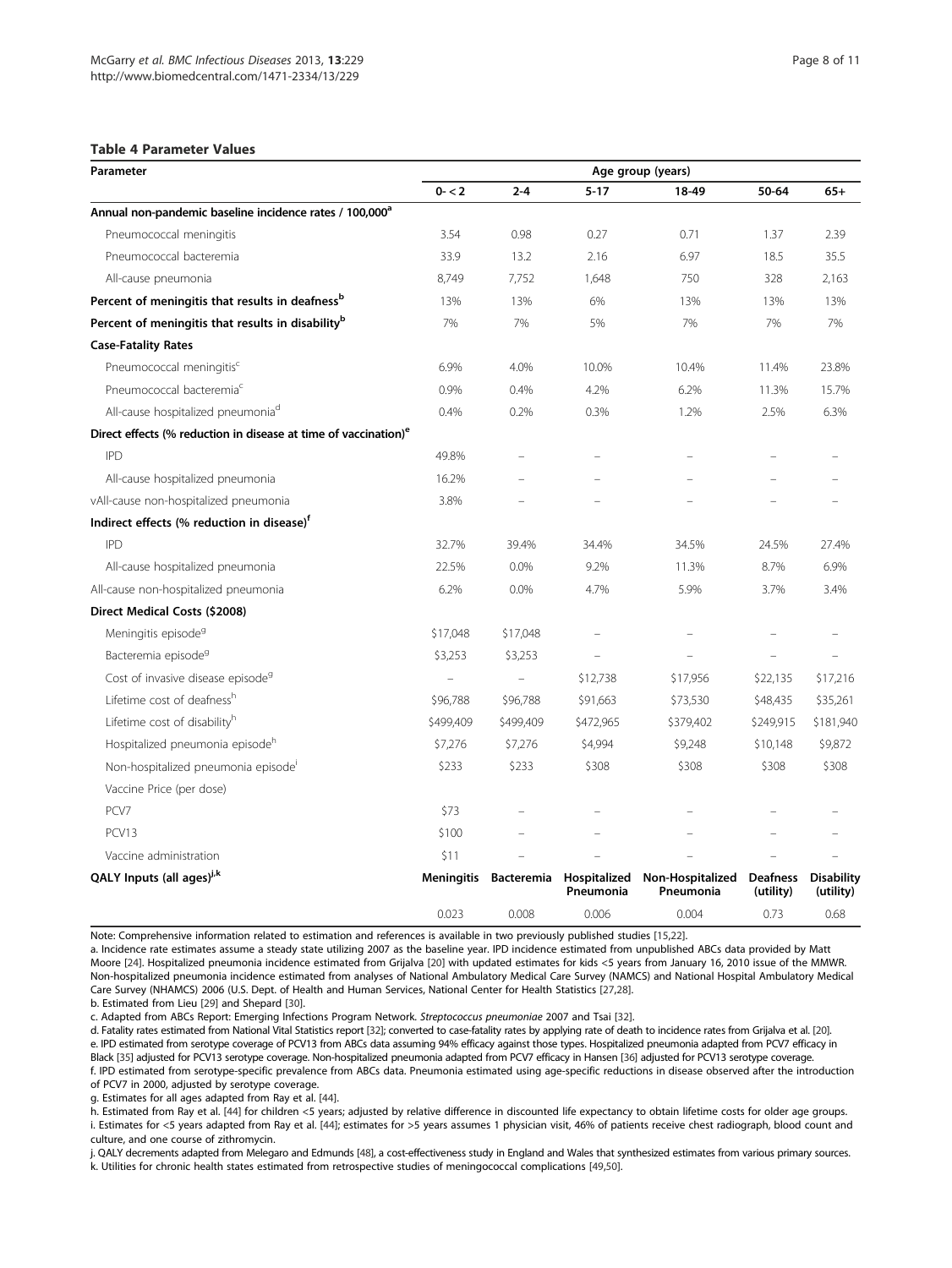- 4. The risks of death associated with coinfection and either obesity or morbid obesity are additive.
- 5. The incidence of influenza and the prevalence of coinfection among obese and morbidly obese people are the same as for people of normal weight.

## Risk of death

There are 6 groups: 3 obesity categories, each of which can be co-infected or not. The overall probability of death is the weighted average over these 6 groups. Assume those with neither comorbidities nor coinfections are not at risk of death:

$$
M = \gamma (1 - P_o - P_b) * m_c + \gamma P_o (m_c + m_o) + \gamma P_b (m_c + m_b)
$$
  
+ 
$$
(1 - \gamma) P_o m_o + (1 - \gamma) P_b m_b
$$
  
= 
$$
\gamma m_c + P_o m_o + P_b m_b
$$
 (1)

## Mortality with coinfection

Because we assume that mortality due to obesity is additive to mortality due to coinfection, and that mortality due to coinfection is independent of obesity, the probability of death among persons with coinfection is as follows:

$$
A = (1 - P_o - P_o) * m_c + P_o(m_c + m_o) + P_b(m_c + m_b)
$$
  
(2)

Since the probability of coinfection is further assumed to be independent of obesity status, the probability of dying and being co-infected is  $\gamma^* A$ .

## Fraction of deaths with coinfection

$$
F_c = \gamma A/M
$$
  
=  $\gamma (m_c - P_o m_o + P_b m_b) / (\gamma m_c - P_o m_o + P_b m_b)$  (3)

#### Relative risk (RR) for death, obese vs. normal weight

$$
RR_o = [(1 - \gamma)m_o + \gamma(m_o + m_c)]/\gamma m_c
$$
  
=  $(m_o + \gamma m_c)/\gamma m_c$  (4)

#### Relative risk for death, morbidly obese vs. normal weight

$$
RR_b = \frac{[(1-\gamma)m_b + \gamma(m_b + m_c)]}{\gamma m_c} = (m_b + \gamma m_c)/\gamma m_c
$$
\n(5)

Solution of equations (3)-(5):

$$
\gamma = \{F_c[1 + P_o(RR_o - 1) + P_b(RR_b - 1) - 1] - 1\}/
$$
  

$$
\{P_o(RR_o - 1) + P_b(RR_b - 1)\}
$$

(Technical note: We have 3 equations (3)-(5), with 4 unknowns ( $\gamma$ ,  $m_b$ ,  $m_o$ , and  $m_c$ ), but  $m_b$ ,  $m_o$ , and  $m_c$  can only be determined relative to each other – not absolutely from the data available.)

## Calculation

$$
F_c = .43
$$
  
RR<sub>o</sub> = 3.1  
RR<sub>b</sub> = 7.6  
P<sub>o</sub> = 0.138  
P<sub>b</sub> = 0.2

$$
\gamma(any \text{ organism}) = \{0.43[1 + (0.138)(2.1) + (0.2)(6.6)]-1\} / \{ (0.1.38)(2.1)(6.6) \}
$$

$$
= 0.1222/1.6
$$

$$
= 0.0759
$$

Assuming 30% are S. pneumoniae:

$$
\gamma(S. \text{ \textit{pneumoniae}}) = 0.0759 \times .30 = 0.0228
$$

#### Abbreviations

ABCs: Active bacterial core surveillance; ACIP: Advisory committee on immunization practices; BMI: Body mass index; CDC: Centers for disease control and prevention; IPD: Invasive pneumococcal disease; NHANES: National health and nutrition examination survey; PCV13: 13-Valent pneumococcal conjugate vaccine; PCV7: 7-Valent pneumococcal conjugate vaccine; WHO: World health organization.

#### Competing interests

This study was sponsored by Wyeth, which was acquired by Pfizer Inc. in 2009. DRS is an employee of Pfizer; LJM, KEG, JLR, KPK, and MCW served as paid consultants to Pfizer for this study.

#### Authors' contributions

LJM participated in the study design and methodology, participated in estimating model parameters, and helped to draft the manuscript. KEG performed the model programming and participated in estimating model parameters. JLR participated in the study design and methodology, participated in estimating model parameters and helped to draft the manuscript. KPK provided clinical input to the study design and vetted model parameter estimation. DRS participated in the design of the study and oversaw study methodology and model estimation. MCW was a key contributor to model design and vetted the model structure and analyses. All authors read and approved the final manuscript.

#### Acknowledgements

This study was sponsored by Wyeth, which was acquired by Pfizer Inc. in 2009. Lisa J. McGarry and Kristen E. Gilmore are employees of OptumInsight (formerly Innovus), and Jaime L. Rubin is a former employee of OptumInsight (formerly Innovus), who were paid consultants to Pfizer in connection with this study.

Keith P. Klugman and Milton C Weinstein were contracted by OptumInsight (formerly Innovus), as paid consultants in connection with this study.

#### Author details

1 OptumInsight, One Main Street, Suite 1040, Cambridge, MA 02142, USA. <sup>2</sup>Department of Global Health, Rollins School of Public Health, Emory University, 1518 Clifton Road, N.E - Room 720, Atlanta, GA 30322, USA. <sup>3</sup>Pfizer 500 Arcola Road, Collegeville, PA 19426, USA. <sup>4</sup>Center for Health Decision Science, Harvard School of Public Health, Harvard University, 718 Huntington Avenue, Boston, MA 02115, USA.

#### Received: 7 August 2012 Accepted: 23 April 2013 Published: 21 May 2013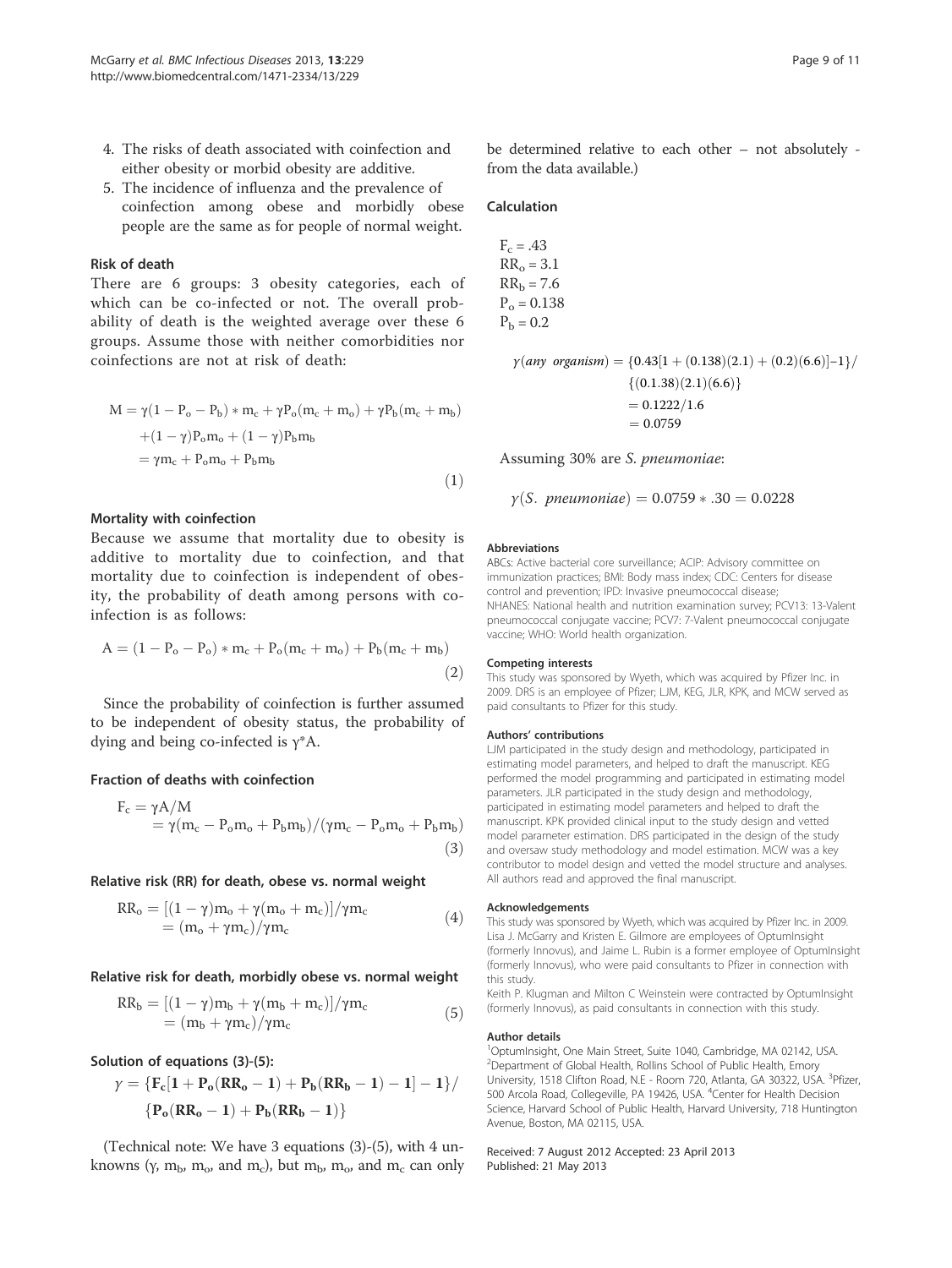#### References

- Kamps BS, Hoffmann C, Preiser W: Influenza report 2006. http://www. influenzareport.com Accessed December 24, 2008.
- 2. Trust for America's Health: Pandemic flu and the potential for U.S. economic recession: a state-by-state analysis, March 2007. http://healthyamericans.org/ reports/flurecession/ Accessed December 24, 2008.
- 3. Taubenberger JK, Morens DM: 1918 Influenza: the mother of all pandemics. http://www.cdc.gov/ncidod/EID/vol12no01/05-0979.htm Accessed December 24, 2008.
- Johnson NP, Mueller J: Updating the accounts: global mortality of the 1918–1920 "Spanish" influenza pandemic. Bull Hist Med 2002, 76(1):105–115.
- Muir R, Haswell Wilson G: Observations on influenza and its complications. Br Med J 1919, 1(3027):3-5.
- 6. Morens DM, Taubenberger JK, Fauci AS: Predominant role of bacterial pneumonia as a cause of death in pandemic influenza: implications for pandemic influenza preparedness. J Infect Dis 2008, 198(7):962-970.
- Sheng ZM, Chertow DS, Ambroggio X, McCall S, Przygodzki RM, Cunningham RE, Maximova OA, Kash JC, Morens DM, Taubenberger JK: Autopsy series of 68 cases dying before and during the 1918 influenza pandemic peak. Proc Natl Acad Sci USA 2011, 108(39):16416–16421.
- 8. Chan M: World now at the start of 2009 influenza pandemic. Statement to the press by the World Health Organization. 2009. http://www.who.int/mediacentre/ news/statements/2009/h1n1\_pandemic\_phase6\_20090611/en/ Accessed April 1, 2010.
- 9. World Health Organization: Pandemic (H1N1) 2009 update 74. http://www. who.int/csr/don/2009\_11\_13/en/index.html Accessed November 18, 2012.
- 10. Dhanoa A, Fang NC, Hassan SS, Kaniappan P, Rajasekaram G: Epidemiology and clinical characteristics of hospitalized patients with pandemic influenza A (H1N1) 2009 infections: the effects of bacterial coinfection. Virol 12011, 8:501.
- 11. Palacios G, Hornig M, Cisterna D, Savji N, Bussetti AV, Kapoor V, Hui J, Tokarz R, Briese T, Baumeister E, Lipkin WI: Streptococcus pneumoniae coinfection is correlated with the severity of H1N1 pandemic influenza. PLoS One 2009, 4(12):e8540.
- 12. Mauad T, Hajjar LA, Callegari GD, da Silva LF, Schout D, Galas FR, Alves VA, Malheiros DM, Auler JO Jr, Ferreira AF, Borsato MR, Bezerra SM, Gutierrez PS, Caldini ET, Pasqualucci CA, Dolhnikoff M, Saldiva PH: Lung pathology in fatal novel human influenza a (H1N1) infection. Am J Respir Crit Care Med 2010, 181:72–79.
- 13. Gill JR, Sheng ZM, Ely SF, Guinee DG, Beasley MB, Suh J, Deshpande C, Mollura DJ, Morens DM, Bray M, Travis WD, Taubenberger JK: Pulmonary pathologic findings of fatal 2009 pandemic influenza a/H1N1 viral infections. Arch Pathol Lab Med 2010, 134:235–243.
- 14. Centers for Disease Control and Prevention: Bacterial coinfections in lung tissue specimens from fatal cases of 2009 pandemic influenza a (H1N1) – united states, May – august 2009. MMWR Morb Mortal Wkly Rep 2009, 58(38):1071–1074.
- 15. Rubin JL, McGarry LJ, Klugman KP, Strutton DR, Gilmore KE, Weinstein MC: Public health and economic impact of vaccination with 7-valent pneumococcal vaccine (PCV7) in the context of the annual influenza epidemic and a severe influenza pandemic. BMC Infect Dis 2010, 10:14.
- 16. Advisory Committee on Immunization Practices: Preventing pneumococcal disease among infants and young children: recommendations of the advisory committee on immunization practices (ACIP). MMWR Recomm Rep 2000, 49(RR-9):1–35.
- 17. Centers for Disease Control and Prevention: Active Bacterial Core Surveillance (ABCs) Report: Emerging Infections Program Network. Streptococcus pneumoniae 2006. http://www.cdc.gov/abcs/reports-findings/survreports/ spneu06.html Accessed December 24, 2008.
- 18. Centers for Disease Control and Prevention: Active Bacterial Core Surveillance (ABCs) Report: Emerging Infections Program Network. Streptococcus pneumoniae 1998. http://www.cdc.gov/abcs/reports-findings/survreports/ spneu98.html Accessed December 24, 2008.
- 19. Centers for Disease Control and Prevention: Progress in introduction of pneumococcal conjugate vaccine--worldwide, 2000–2008. MMWR Morb Mortal Wkly Rep 2008, 57(42):1148–1151.
- 20. Grijalva CG, Nuorti JP, Arbogast PG, Martin SW, Edwards KM, Griffin MR: Decline in pneumonia admissions after routine childhood immunisation with pneumococcal conjugate vaccine in the USA: a time-series analysis. Lancet 2007, 369(9568):1179–1186.
- 21. Centers for Disease Control and Prevention: Licensure of a 13-valent pneumococcal conjugate vaccine (PCV13) and recommendations for Use among children – advisory committee on immunization practices (ACIP), 2010. MMWR Morb Mortal Wkly Rep 2010, 59(09):258–261.
- 22. Rubin JL, McGarry LJ, Strutton DR, Pelton SI, Gilmore KE, Weinstein MC: Public health and economic impact of the 13-valent pneumococcal conjugate vaccine (PCV13) in the united states. Vaccine 2010, 28(48):7634–7643.
- 23. Gold MR, Siegel JE, Russell LB, Weinstein MC: Cost-effectiveness in health and medicine. New York: Oxford University Press; 1996.
- Centers for Disease Control and Prevention: Active Bacterial Core Surveillance (ABCs) program (unpublished data, March 2009) – provided by Matt Moore. MD.
- 25. >Pilishvili T, Lexau C, Farley MM, Hadler J, Harrison LH, Bennett NM, Reingold A, Thomas A, Schaffner W, Craig AS, Smith PJ, Beall BW, Whitney CG, Moore MR, Active Bacterial Core Surveillance/Emerging Infections Program Network: Sustained reductions in invasive pneumococcal disease in the era of conjugate vaccine. J Infect Dis 2010, 201(1):32–41.
- 26. Centers for Disease Control and Prevention: Active Bacterial Core Surveillance (ABCs) Report: Emerging Infections Program Network. Streptococcus pneumoniae 2007. http://www.cdc.gov/abcs/reports-findings/survreports/ spneu07.html Accessed December 24, 2008.
- 27. U.S. Department of Health and Human Services, National Center for Health Statistics: National Ambulatory Medical Care Survey. 2006.
- U.S. Department of Health and Human Services, National Center for Health Statistics: National Hospital Ambulatory Medical Care Survey. 2006.
- 29. Lieu TA, Ray GT, Black SB, Butler JC, Klein JO, Breiman RF, Miller MA, Shinefield HR: Projected cost-effectiveness of pneumococcal conjugate vaccination of healthy infants and young children. JAMA 2000, 283(11):1460–1468.
- 30. Shepard CW, Ortega-Sanchez IR, Scott RD II, Rosenstein NE, ABCs Team: Cost-effectiveness of conjugate meningococcal vaccination strategies in the United States. Pediatrics 2005, 115(5):1220–1232. 283.
- 31. Tsai CJ, Griffin MR, Nuorti JP, Grijalva CG: Changing epidemiology of pneumococcal meningitis after the introduction of pneumococcal conjugate vaccine in the United States. Clin Infect Dis 2008, 46(11):1664–1672.
- 32. Miniño AM, Heron MP, Murphy SL, Kochankek KD: Deaths: Final Data for 2004. National Vital Statistics Reports, 55(19). Hyattsville, MD: National Center for Health Statistics; 2007.
- 33. Ray GT, Whitney CG, Fireman BH, Ciuryla V, Black SB: Cost-effectiveness of pneumococcal conjugate vaccine- evidence from the first 5 years of use in the United States incorporating herd effects. Pediatr Infect Dis J 2006, 25(6):494–501.
- 34. Black S, Shinefield H, Fireman B, Lewis E, Ray P, Hansen JR, Elvin L, Ensor KM, Hackell J, Siber G, Malinoski F, Madore D, Chang I, Kohberger R, Watson W, Austrian R, Edwards K, Northern California Kaiser Permanente Vaccine Study Center Group: Efficacy, safety, and immunogenicity of heptavalent pneumococcal conjugate vaccine in children. Pediatr Infect Dis J 2000, 19(3):187–195.
- 35. Black SB, Shinefield HR, Ling S, Hansen J, Fireman B, Spring D, Noyes J, Lewis E, Ray P, Lee J, Hackell J: Effectiveness of heptavalent pneumococcal conjugate vaccine in children less than five years of age for prevention of pneumonia. Pediatr Infect Dis J 2002, 21(9):810–815.
- 36. Hansen J, Black S, Shinefield H, Cherian T, Benson J, Fireman B, Lewis E, Ray P, Lee J: Effectiveness of heptavalent pneumococcal conjugate vaccine in children younger than 5 years of age for prevention of pneumonia: updated analysis using world health organization standardized interpretation of chest radiographs. Pediatr Infect Dis J 2006, 25(9):779–781.
- 37. Zhou F, Shefer A, Kong Y, Nuorti JP: Trends in acute otitis media-related health care utilization by privately insured young children in the United States, 1997–2004. Pediatrics 2008, 121(2):253–260.
- Zhou F, Kyaw MH, Shefer A, Winston CA, Nuorti JP: Health care utilization for pneumonia in young children after routine pneumococcal conjugate vaccine use in the United States. Arch Pediatr Adolesc Med 2007, 161(12):1162–1168.
- 39. Centers for Disease Control and Prevention: Updated CDC Estimates of 2009 H1N1 Influenza Cases, Hospitalizations and Deaths in the United States, April 2009 – April 10, 2010. http://www.cdc.gov/h1n1flu/estimates\_2009\_h1n1. htm Accessed July 14, 2010.